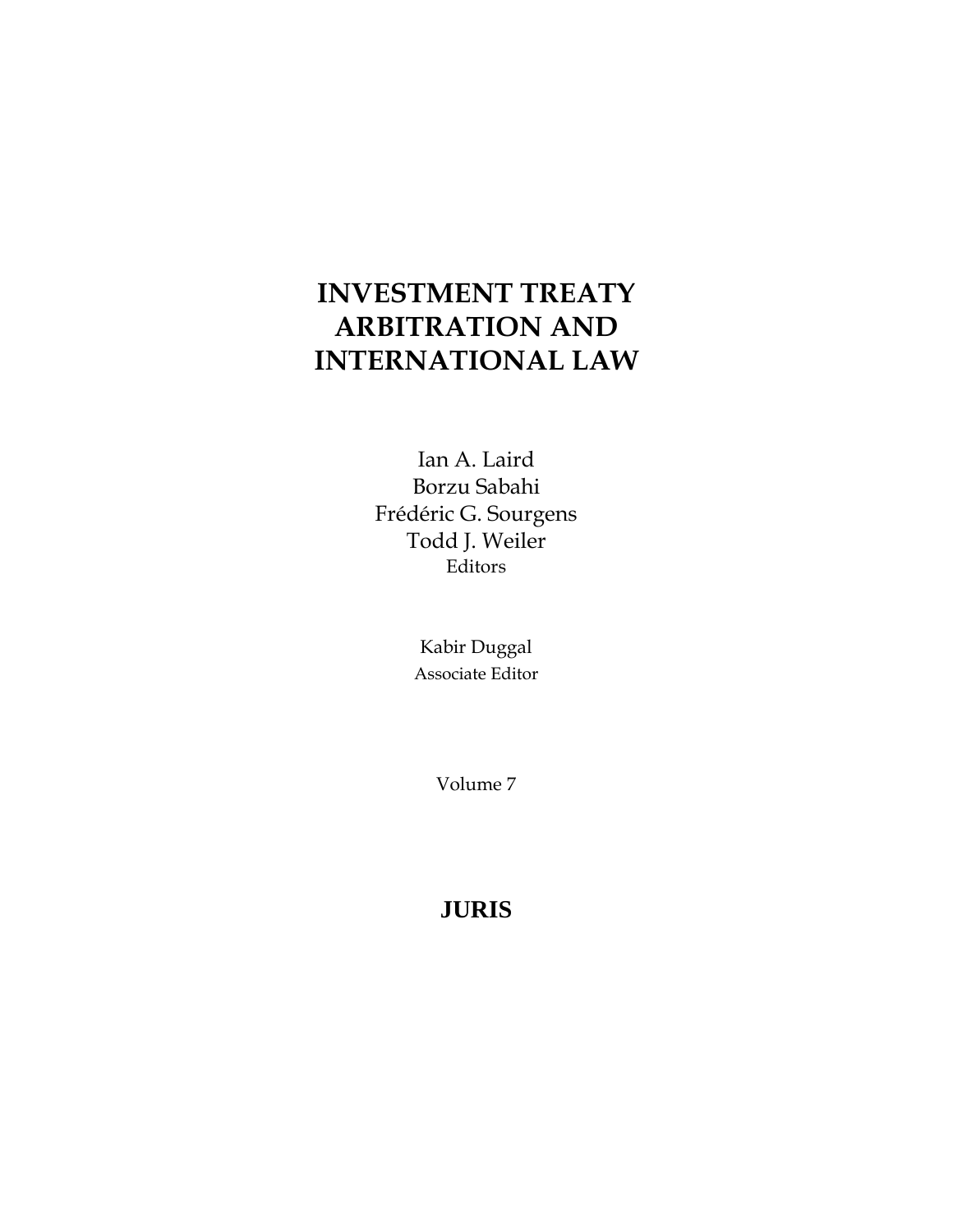## **Questions About This Publication**

For assistance with shipments, billing or other customer service matters, please call our Customer Services Department at:

1-631-350-2100

To obtain a copy of this book, call our Sales Department:

1-631-351-5430 Fax: 1-631-351-5712

Toll Free Order Line:

1-800-887-4064 (United States & Canada)

See our web page about this book: www.arbitrationlaw.com

## COPYRIGHT © 2014 by JurisNet, LLC

#### All Rights Reserved.

Printed in the United States of America ISBN: 978-1-937518-41-7

JurisNet, LLC 71 New Street Huntington, New York 11743 USA

www.arbitrationlaw.com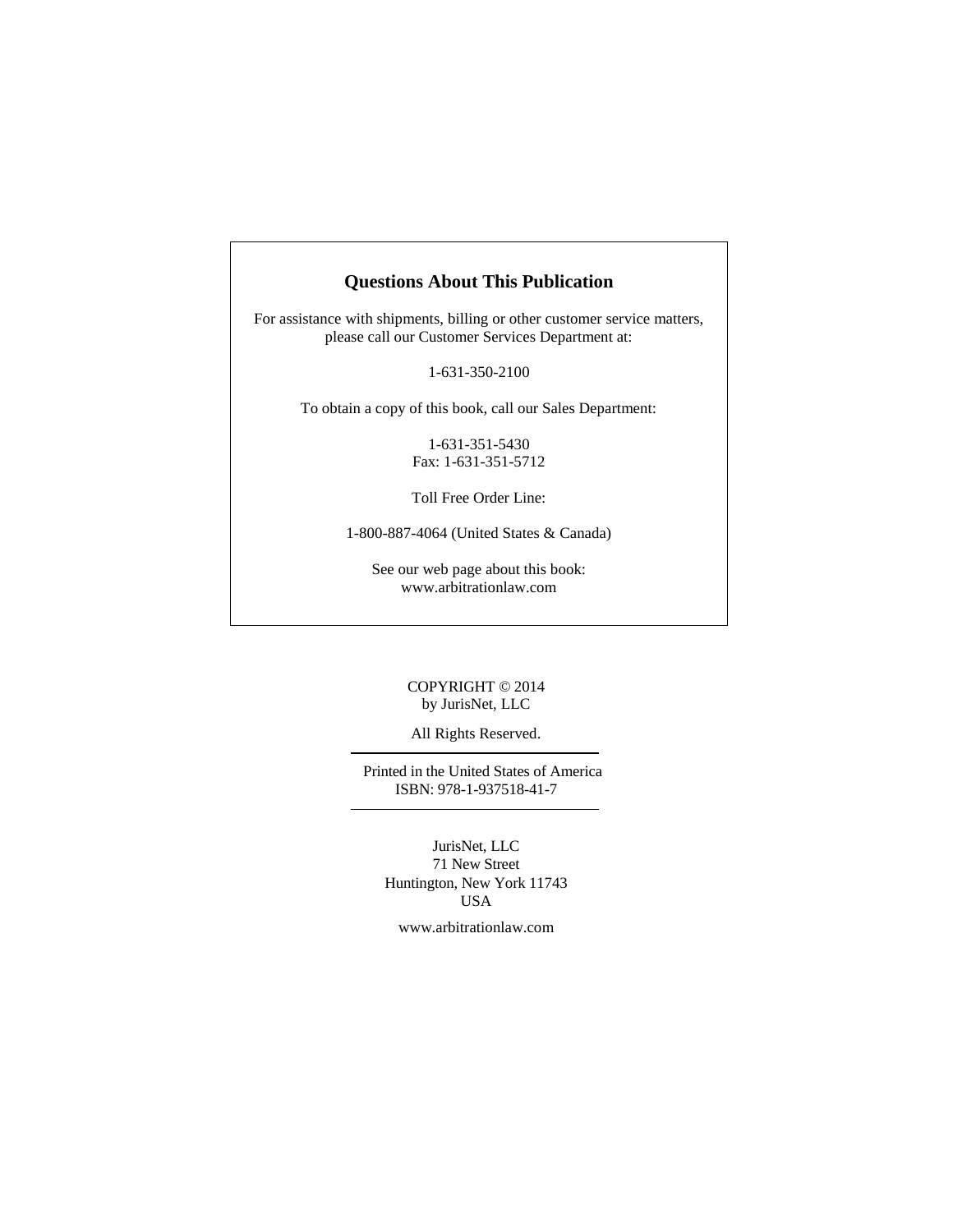## **TABLE OF CONTENTS**

#### Introduction

Is it Time for a Regime Change? Protecting International Energy **Investments against Political Risk** 

## **PART I**

## THE ENERGY SECTOR, INVESTMENT ARBITRATION AND THE ECT: CARVING OUT A SPECIAL REGIME?

#### **CHAPTER 1**

The Energy Sector, Investment Arbitration, and the ECT: Carving Out a **Special Regime?** 

#### **CHAPTER 2**

Controlling Access to FDI - An Alternative Approach to Energy Sector **Investment Protection** 

## **CHAPTER 3**

The Energy Sector, Investment Arbitration and the ECT: Carving Out A **Special Regime?** 

Professor Alexander Bělohlávek Professor Peter Cameron Mr. John L. Gardiner Mr. Alex Yanos

## **PART II**

## **ENERGY CONTRACTS AND BITS -**IS IT FAIR AND EQUITABLE TO BE UNDER THE **UMBRELLA?**

#### **CHAPTER 4**

Duplicating the Umbrella Clause? Some Thoughts on Contractual Expectations and the Fair and Equitable Treatment Standard

iii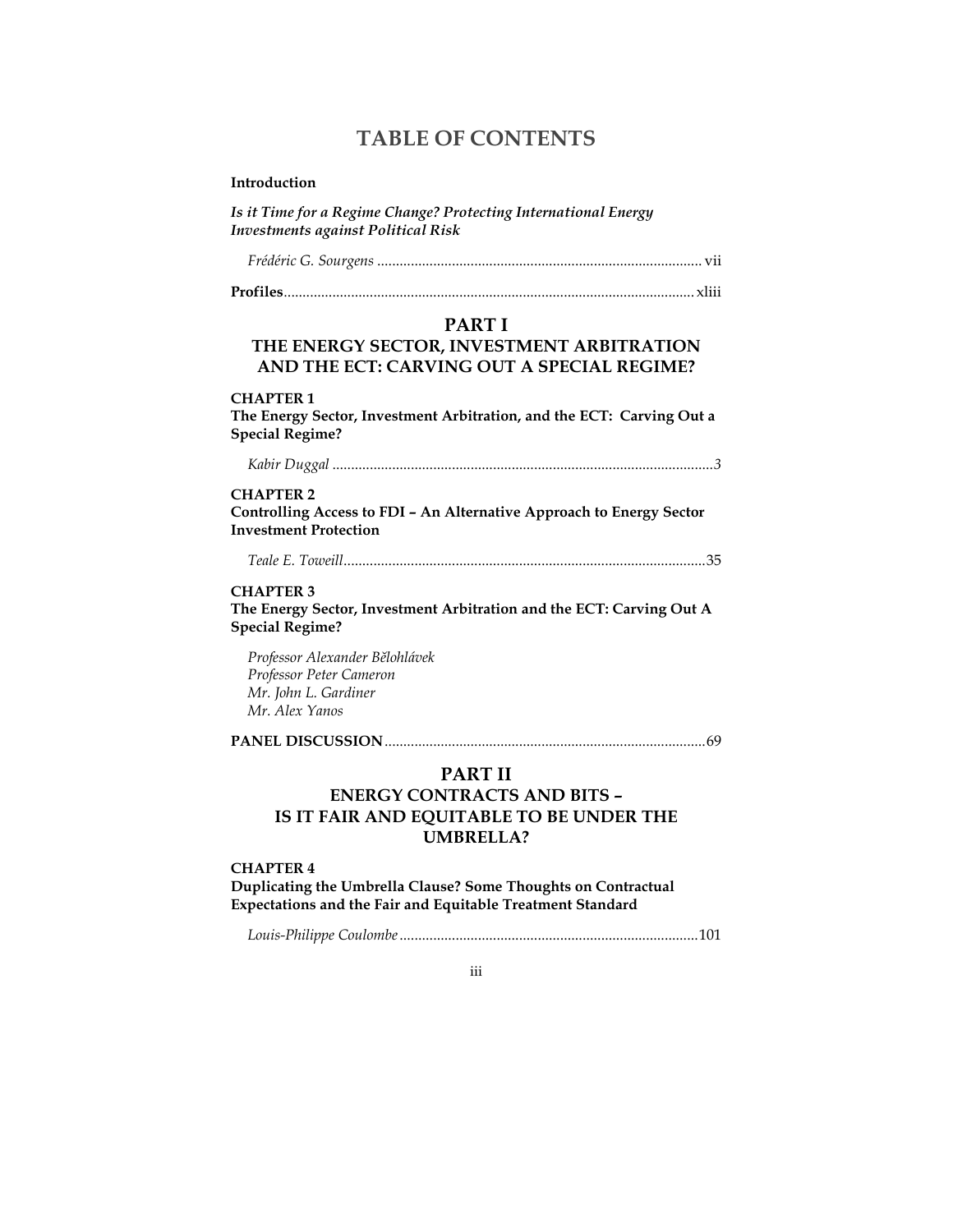#### **CHAPTER 5**

| Understanding FET: The Case for Protecting Contract-based Legitimate |  |
|----------------------------------------------------------------------|--|
| Expectations                                                         |  |

| <b>CHAPTER 6</b><br>Umbrella? | Energy Contracts and Bits – Is it Fair and Equitable to be Under the |
|-------------------------------|----------------------------------------------------------------------|

*Ms. Claudia Frutos-Peterson Mr. Ben Love Mr. Kaj Hobér Mr. Romeo Rojas*

## **CHAPTER 7 Lunch Speaker Transcript**

|--|--|--|

## **PART III**

## **MULTIPARTY INVESTOR DISPUTES IN THE ENERGY SECTOR – PRECLUSION, CONSOLIDATION, OR FREE-FOR-ALL?**

#### **CHAPTER 8**

**Claim Suspension and Issue Preclusion in Multiparty Investment Disputes: The Need for Autonomous, International Principles** 

*Sarah Farnham* ............................................................................................... 203

#### **CHAPTER 9**

**The Right To Be Heard: The Messy Business of Due Process** 

#### **CHAPTER 10**

**Multiparty Investor Disputes in the Energy Sector – Preclusion, Consolidation, or Free-for-All?** 

*Mr. Ramunas Audzevicius Professor George Bermann Mr. Lee Caplan Mr. Alexandre de Gramont Mr. Joseph R. Profaizer* 

**PANEL DISCUSSION** .................................................................................... 259